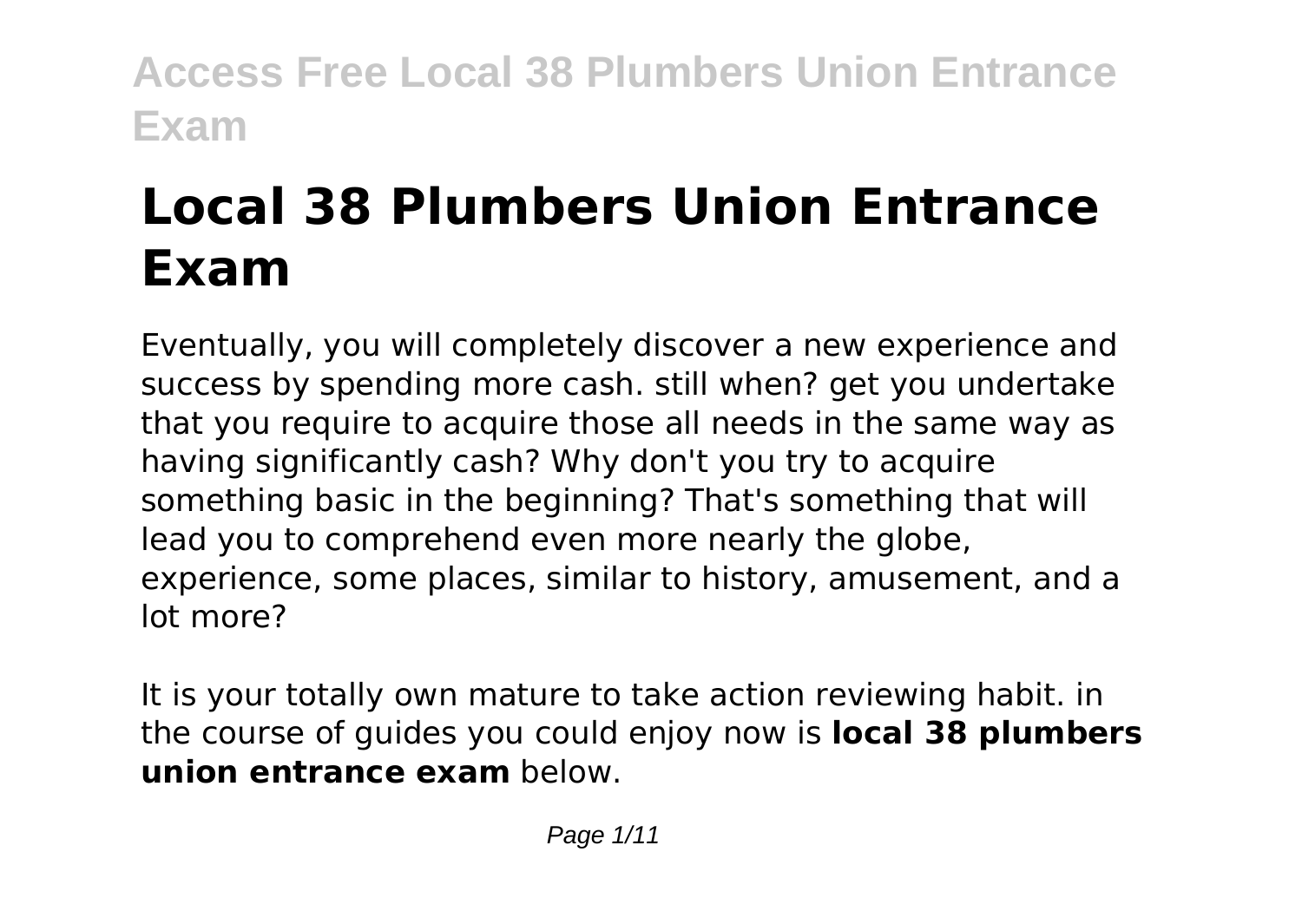To stay up to date with new releases, Kindle Books, and Tips has a free email subscription service you can use as well as an RSS feed and social media accounts.

#### **Local 38 Plumbers Union Entrance**

Local 38 Financial Forms. ... Local 38 broke ground on its new Market Street development, including a new Local 38 headquarters and union hall. Click for more info. The United Association has put together a Coronavirus Resource Center for UA Locals and Members. Click on the graphic to connect. ... Plumbers & Pipefitters Local 38

#### **UA Local 38, Plumbers & Pipefitters**

UA Local 38 Training Department. 2660 Newhall Street San Francisco, Ca 94124 Phone 415-562-3838 Fax 415-467-7843. Email: Training Department. Local 38's Apprenticeship Program conducts written entrance examinations every two years.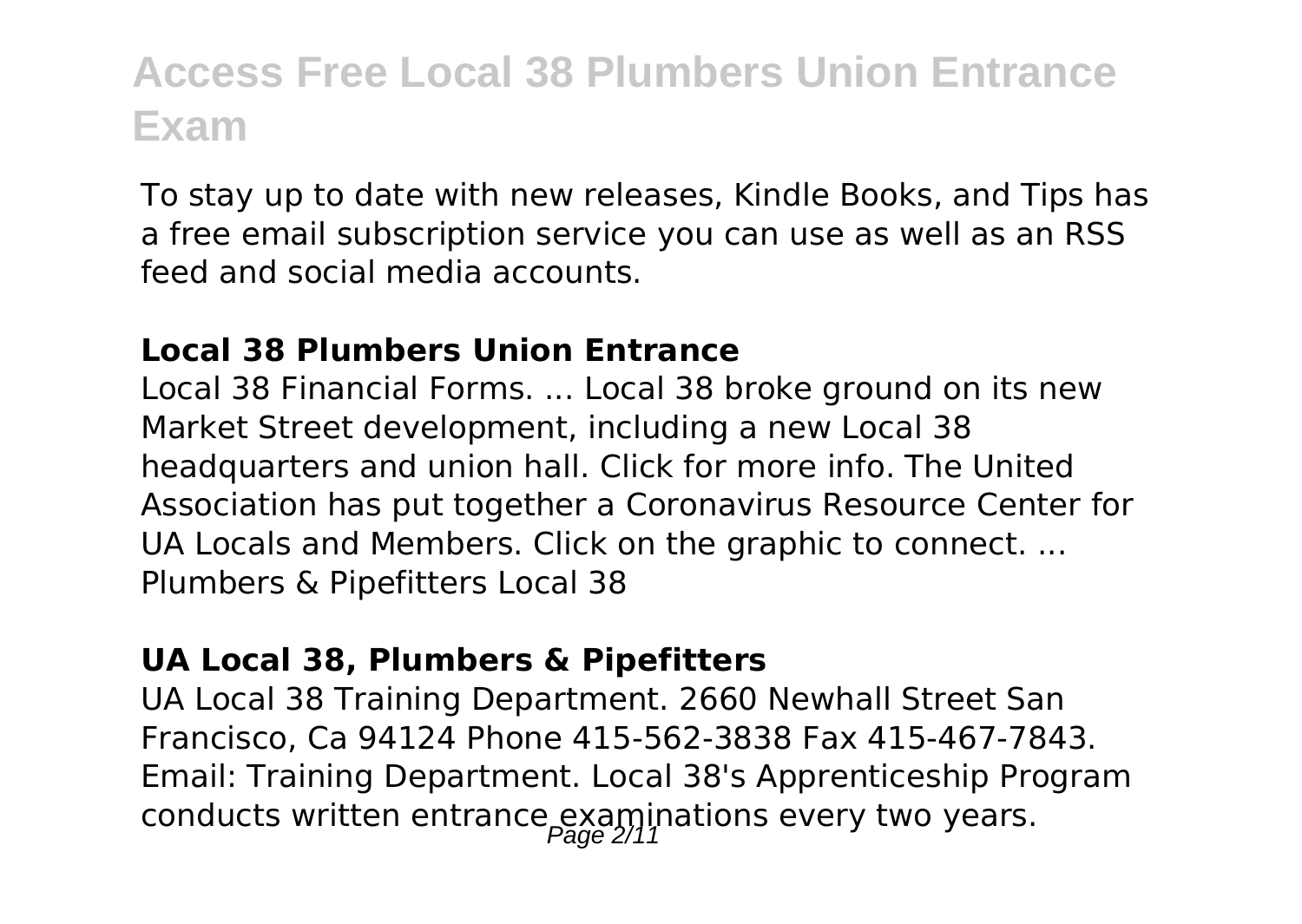### **UA Local 38 Training Department - UA Local 38, Plumbers**

**...**

Local 38 Financial Forms. Many Local 38 members are facing financial difficulties due to the current COVID-19 outbreak. Here are the forms necessary to access your Vacation and Holiday accounts, and to apply for Local 38's supplemental unemployment benefit:

#### **UA Local 38, Plumbers & Pipefitters**

PLUMBERS TEST PREP LOCAL 38 magdeburgstadtleben de. Local 38 Plumbers Test Scores glitchspace com. Local 38 Plumbers Union Entrance Exam amalou de. PLUMBERS TEST PREP LOCAL 38 98 188 226 35 bc. Plumbers Test Prep Local 38 kvaser de.

#### **Local 38 Plumbers Test - Maharashtra**

About Us Local 38 is part of the United Association of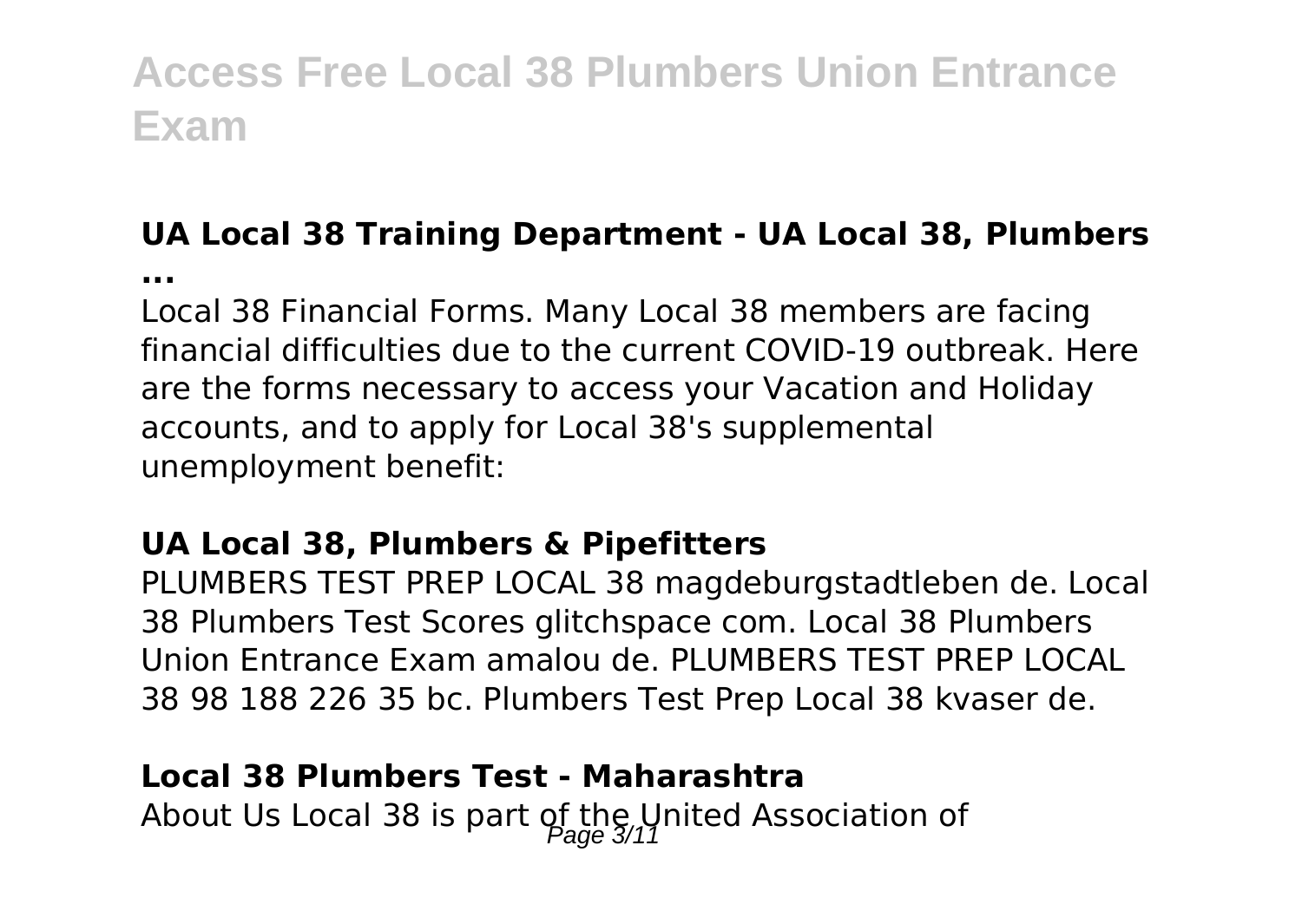Journeymen and Apprentices of the Plumbing and Pipe Fitting Industry of the United States and Canada, known as the UA. Chartered in 1947, Local 38 currently represents approximately 2,500 members in San Francisco, Marin, Sonoma, Mendocino and Lake Counties.

#### **UA Local 38, Plumbers & Pipefitters | About Us**

Local 38 Financial Forms. Many Local 38 members are facing financial difficulties due to the current COVID-19 outbreak. Here are the forms necessary to access your Vacation and Holiday accounts, and to apply for Local 38's supplemental unemployment benefit:

#### **UA Local 38, Plumbers & Pipefitters | Contractors**

UA Local 38 now has a secure online payment process to accept your dues with MasterCard, Visa, Discover Card or American Express. All credit card payments are processed through a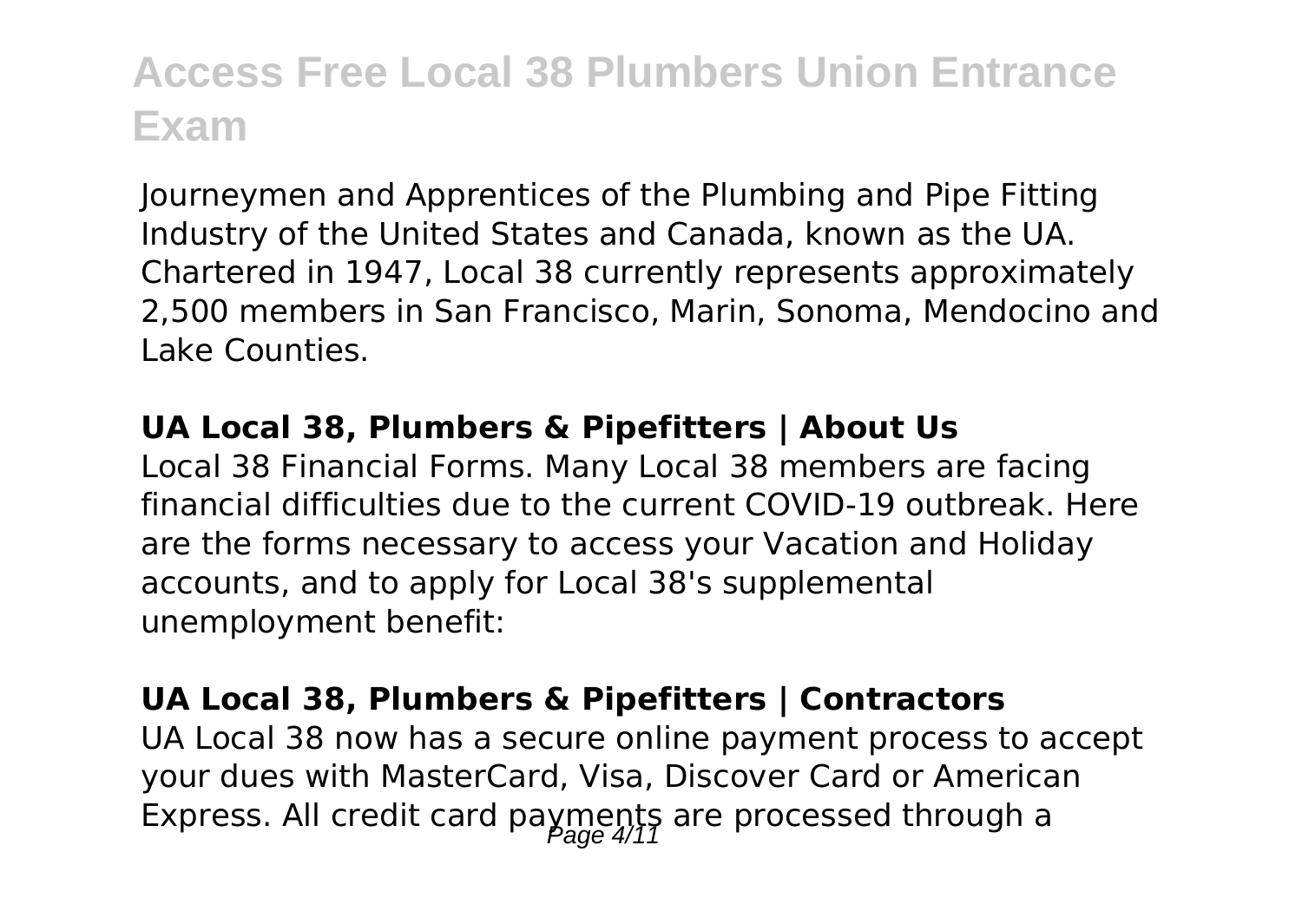secured gateway provided by Authorize.Net and Local 38 is unable to see your credit card number.

#### **UA Local 38, Plumbers & Pipefitters | Pay Dues**

March 25th is Teamster Lobby Day at our State Capitol in Olympia, Washington. Members of Local #38 and JC#28, and other Teamster Locals across our state, will come together to make a presence and to make sure the voice of the Working Class is heard!

#### **General Teamsters Union Local No. 38**

Brothers and Sisters, please take a moment to imagine a carbon reduction project in Washington State that can remove as much global GHGs as: • Closing Colstrip plants 1 and 2 in Montana, or • Closing the Centralia coal plant, or • Making Seattle carbonemission free, or • The equivalent of expanding Sound Transit more than 5 times.  $P_{\text{face } 5/11}$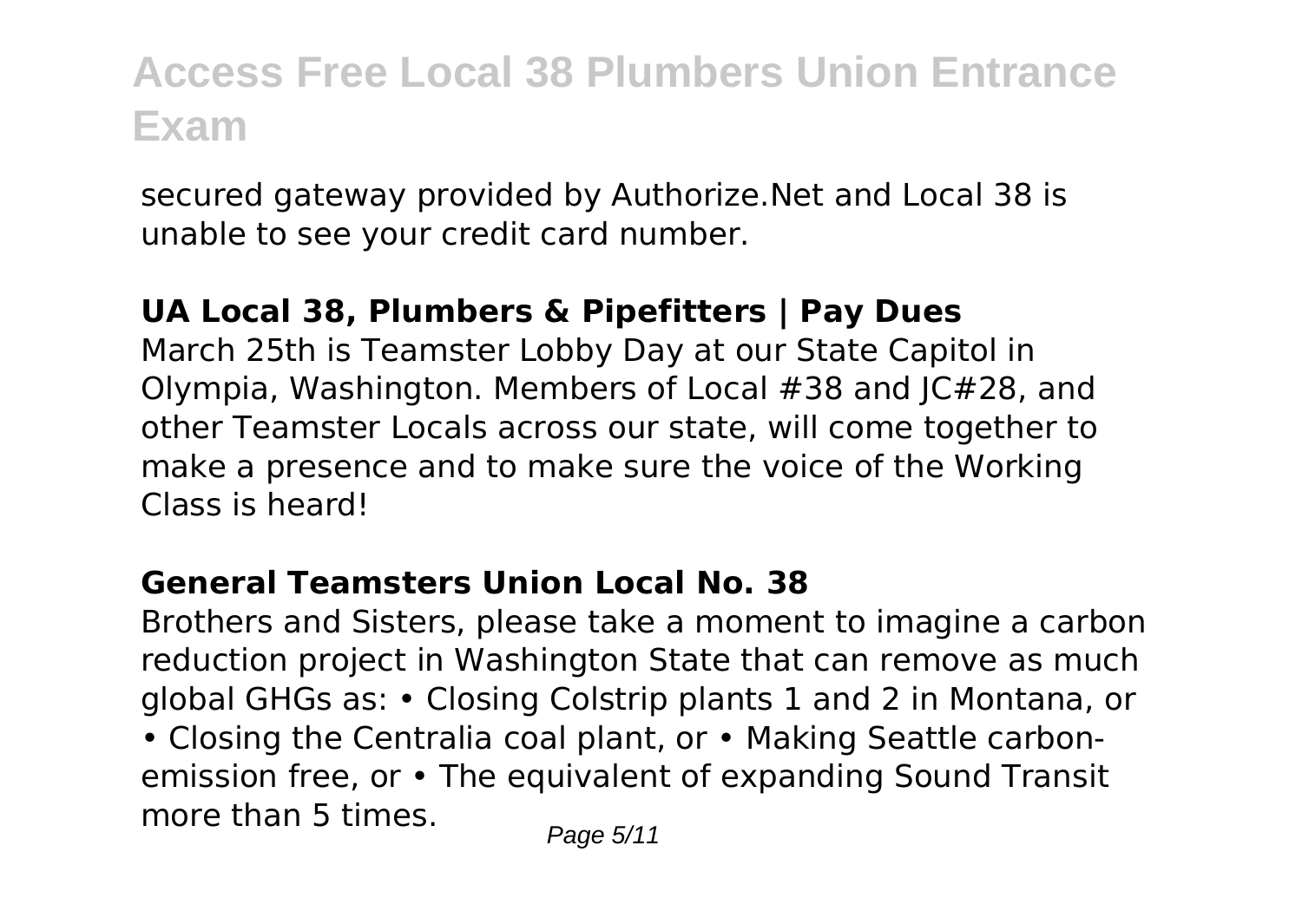#### **UA26 Plumbers & Steamfitters**

Seattle's Plumbers & Pipefitters UA Local 32, chartered in 1890, offers Plumbing, Pipefitting, HVAC/R Mechanics, and Metal Trades workers to signatory employers in the Seattle area. Our profession is constantly evolving, and we are proud to have the most well-trained, skilled membership in the industry.

#### **UA Local 32 | Seattle Plumbers & Pipefitters**

Plumbers & Pipefitters Local 38 1621 Market Street San Francisco , CA 94103 Phone: 4156262000 Fax: 4156262009 Email Contact Form . Your Full Name: \* Contact Phone Number: Contact Email Address: \* Email Message: \* (Enter the code displayed in the image.) ...

#### **UA Local 38, Plumbers & Pipefitters**

Since 1895, the highly-skilled electricians of the International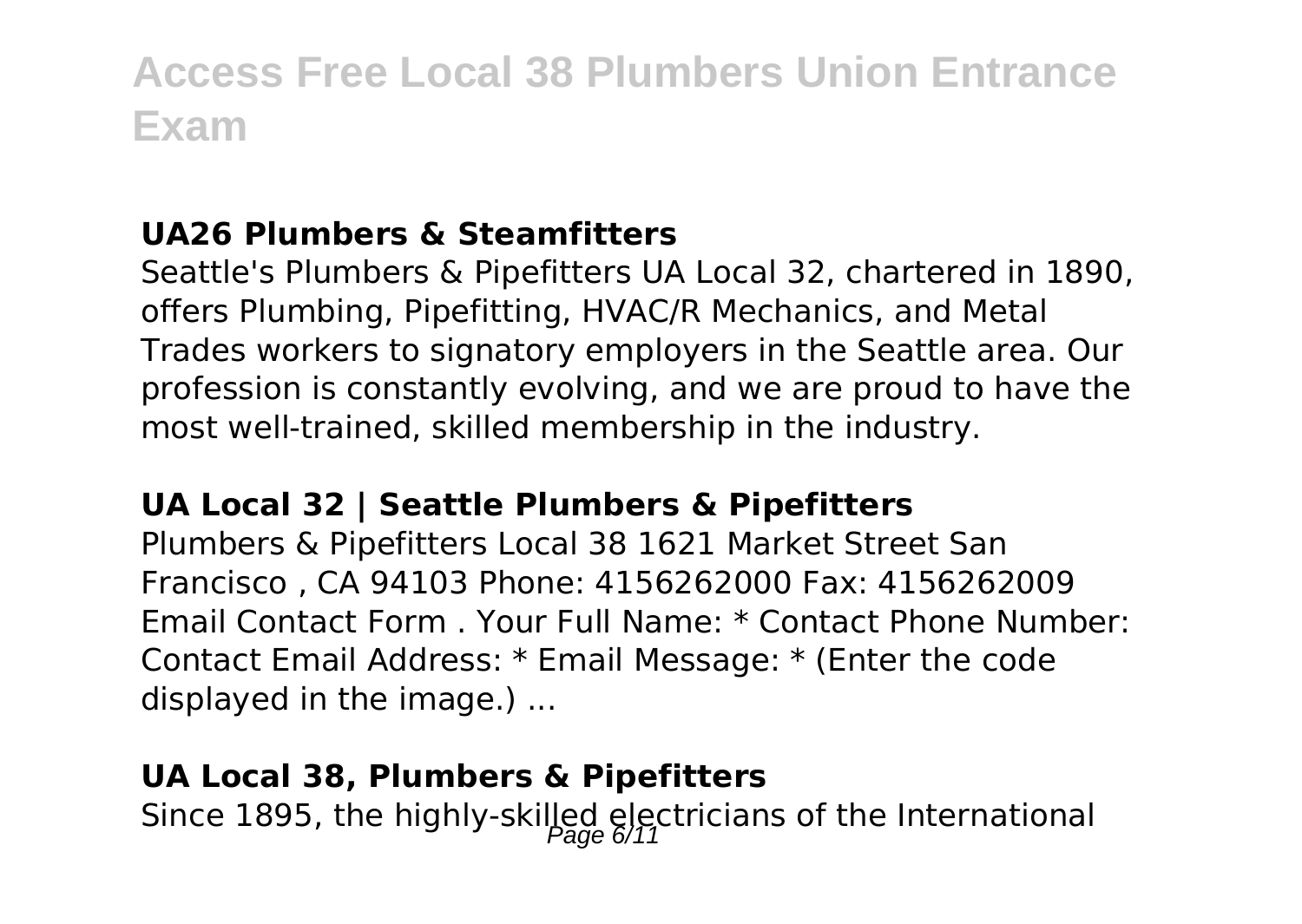Brotherhood of Electrical Workers Local 38 have been and continue to power Northeast Ohio. skip to Main Content 216-621-3090 local38@ibew38.org

#### **IBEW Local 38 - Local 38 represents electrical workers in**

**...**

38 Starr Ridge Road, Brewster, New York 10509 Mailing Address: PO Box 119, Brewster, NY 10509. Phone: 845-278-6868, Ext. 136 E-Mail: unionoffice@SMART38.org LOCAL 38'S 2020 HOLIDAY SCHEDULE 2020 LOCAL 38 HOLIDAYS.pdf

#### **Union Office - Local 38**

15. U.A. Local 38 and the signatories to the Consolidated Crafts Agreement (collectively "the Unions") may, at their option, cause the establishment of a Joint Advisory Committee (Joint Committee) consisting of one member appointed by U.A. Local 38, one member appointed by the signatories to the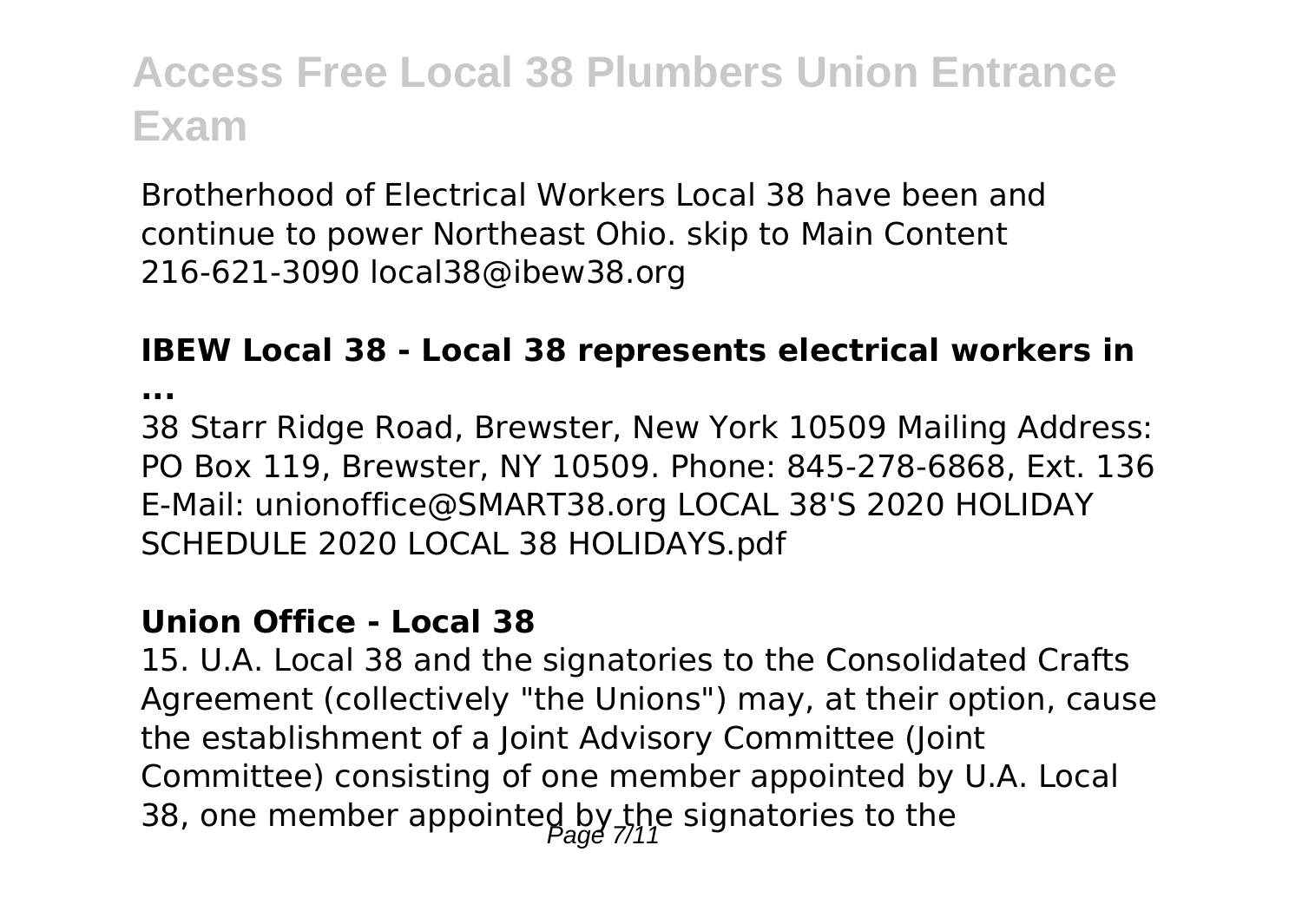Consolidated Crafts Agreement, and two members

#### **MEMORANDUM OF UNDERSTANDING THE CITY AND COUNTY OF SAN ...**

/ Union Profiles / Plumbers / Local 38 / Leaders, Employees, and Salaries ... Plumbers, Local 38. Leaders, Employees, and Salaries. Name Title Gross Salary Benefits & Other Compensation Total Compensation; LARRY MAZZOLA: BUS MGR & FIN'L SEC'Y-TRE: \$244,268: \$58,596: \$302,864: ANTHONY GUZZETTA:

#### **Union Facts| Plumbers, Local 38 | Leaders, Employees, and ...**

UA Local 38, Plumbers & Pipefitters, San Francisco, California. 2.6K likes. UA Local 38 has represented union pipe trades workers in San Francisco, Marin, Sonoma, Mendocino and Lake Counties since 1947.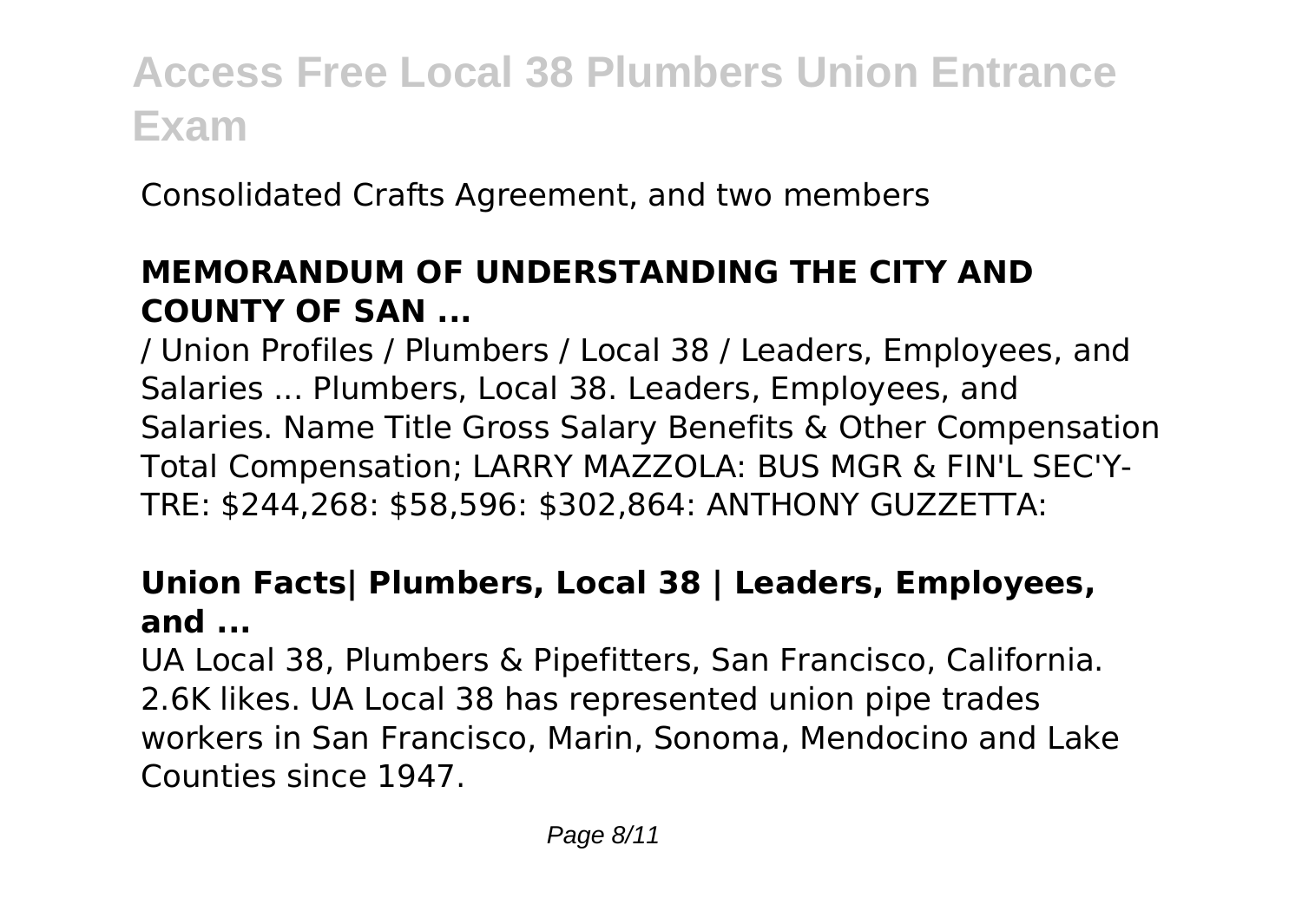#### **UA Local 38, Plumbers & Pipefitters - San Francisco ...**

Alberta Entrance Exam 4; Plumber Apprenticeship Test Preparation. Passing the plumbing aptitude test is a requirement for entry into an apprenticeship program. At JobTestPrep you will discover a plumbers' apprentice practice test that includes an analysis of questions and answers, along with a thorough study guide, all geared to your exam ...

#### **Plumbers Apprenticeship Aptitude Practice Tests - JobTestPrep**

OH 43725 Local Union 495 Plumbers Pipefitters October 2009 Newsletter November 2009 ... Home > Document results for 'local 60 pipefitters study guide' july union meeting has been changed july Entrance Exam Tutoring Click on the following links Plumber's Exam Preparation Guide Great study guide. By Lori on March 11, journeyman's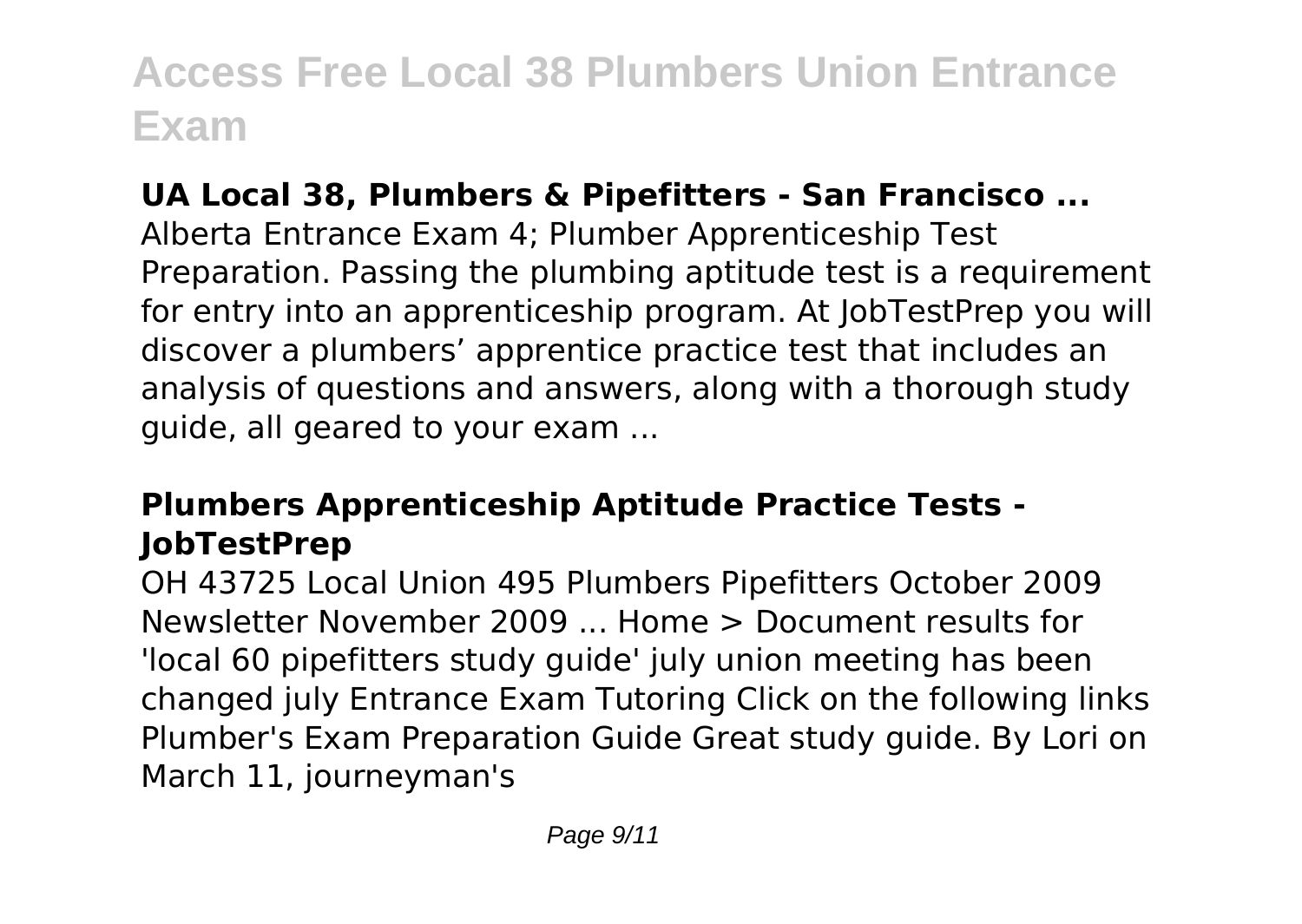#### **Study Guide For Union Pipefitters Entrance Exam**

Union fitters work predominately in Oregon's once thriving shipyard industry, as well as in specialty fabrication shops. With 4,000 plumbers and steamfitters, Local 290 can handle any piping installation imaginable, from nuclear plants to the high tech industry. Heating, cooling and system controls are all part of the steamfitting trade.

#### **Plumbers & Pipefitters – Washington Building Trades**

Pipefitters, also known as steamfitters, install pipes in new or existing buildings, hospitals, industrial plants and other facilities. They learn their trade through 5-year apprenticeships that include both classroom instruction and on-the-job training, but must pass an apprentice exam to be eligible for the program.